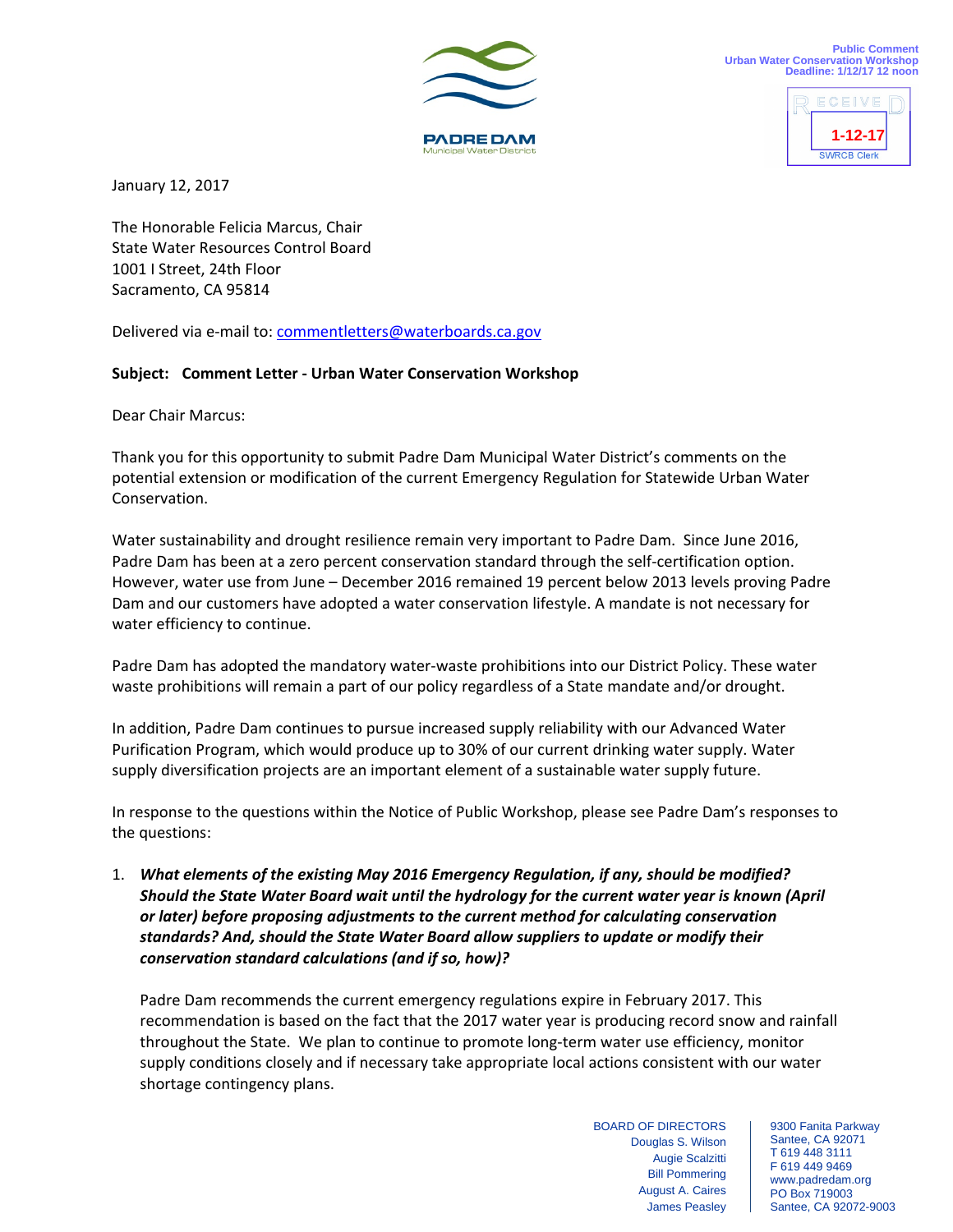Considering current supply conditions throughout the state, sending a message to the public that the State remains in a drought emergency undermines our credibility with the public and hurts the effectiveness of future conservation messaging that would be needed during actual emergency conditions. The State Water Board should focus its efforts on those communities that are truly facing supply shortages and are unable to meet the water demands of their community.

## *2. Should the State Water Board account for regional differences in snowpack, precipitation, and lingering drought impacts differently than under the current emergency regulation, and if so, how?*

The current "stress test" component of the emergency regulation already takes into account regional differences in snowpack and precipitation related to supply availability and should not be accounted for differently.

Additionally, when evaluating potential emergency drought conditions, the State Water Board should not only consider snowpack and precipitation, but also availability of drought‐resilient supplies that are not reliant on uncertain hydrologic conditions. Many agencies, especially in the San Diego Region, have made significant investments in water supply reliability to ensure water availability during dry periods and should be accounted for fully when considering drought impacts.

## *3. Executive Order B‐37‐16 requires the Board to develop a proposal to achieve a mandatory reduction in potable water use that builds off the mandatory 25 percent reduction in previous Executive Orders and lessons learned through 2016. The Board, however, is not required to act on this proposal. Should the Board act now, or later if conditions warrant, to a conservation standard structure like the one the Board adopted in February 2016 to achieve a mandatory reduction in water use? Should the Board set a conservation floor, individually or cumulatively?*

Padre Dam believes there is no need for the Water Board to act on any proposal to achieve mandatory reductions in water use. Executive Order B‐37‐16 prefaces this Board requirement with the phrase "To prepare for the possibility of another dry winter." Current snowpack across the northern part of California shows a snow water content of 158% of average as of January 11, 2017. Many areas of the State are experiencing water levels they have not seen in a decade. Additional precipitation is expected.

Padre Dam does not support any type of conservation floor. If any future regulations are considered they must fully capture local supply conditions and actual supply shortages of individual urban water suppliers. Focus should be on areas that require assistance in meeting the water demands of their community.

Padre Dam continues to promote and encourage water conservation to our customers through drought‐ tolerant landscape classes, conservation device incentives and online learning resources. We are also considering a water reuse project, our Advanced Water Purification Program, which would produce up to 30 percent of our water supply locally – ensuring increased water reliability for our customers.

In addition to the comments provided in this letter, Padre Dam supports the comments provided in the letter from the San Diego County Water Authority, the District's wholesale water provider.